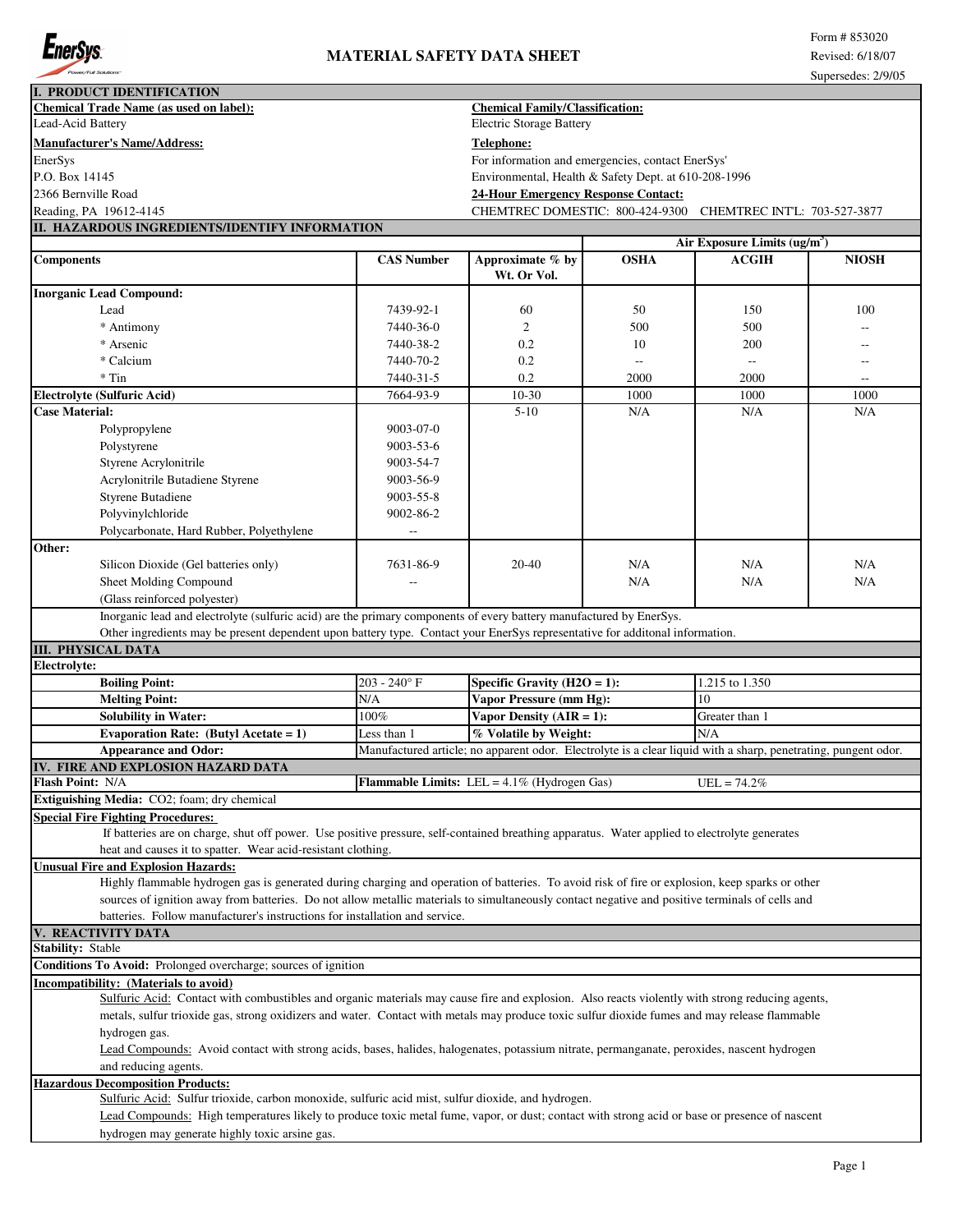

|                         | VI. HEALTH HAZARD DATA                                                                                                                               |
|-------------------------|------------------------------------------------------------------------------------------------------------------------------------------------------|
| <b>Routes of Entry:</b> |                                                                                                                                                      |
|                         | Sulfuric Acid: Harmful by all routes of entry.                                                                                                       |
|                         | Lead Compounds: Hazardous exposure can occur only when product is heated, oxidized or otherwise processed or damaged to create dust, vapor           |
|                         | or fume.                                                                                                                                             |
| <b>Inhalation:</b>      |                                                                                                                                                      |
|                         | Sulfuric Acid: Breathing of sulfuric acid vapors or mists may cause severe respiratory irritation.                                                   |
|                         |                                                                                                                                                      |
|                         | Lead Compounds: Inhalation of lead dust or fumes may cause irritation of upper respiratory tract and lungs.                                          |
| <b>Ingestion:</b>       |                                                                                                                                                      |
|                         | Sulfuric Acid: May cause severe irritation of mouth, throat, esophagus and stomach.                                                                  |
|                         | Lead Compounds: Acute ingestion may cause abdominal pain, nausea, vomiting, diarrhea and severe cramping. This may lead rapidly to systemic          |
|                         | toxicity and must be treated by a physician.                                                                                                         |
| <b>Skin Contact:</b>    |                                                                                                                                                      |
|                         | Sulfuric Acid: Severe irritation, burns and ulceration.                                                                                              |
|                         | Lead Compounds: Not absorbed through the skin.                                                                                                       |
|                         |                                                                                                                                                      |
| <b>Eye Contact:</b>     |                                                                                                                                                      |
|                         | Sulfuric Acid: Severe irritation, burns, cornea damage, and blindness.                                                                               |
|                         | Lead Components: May cause eye irritation.                                                                                                           |
|                         | <b>Effects of Overexposure - Acute:</b>                                                                                                              |
|                         | Sulfuric Acid: Severe skin irritation, damage to cornea, upper respiratory irritation.                                                               |
|                         | Lead Compounds: Symptoms of toxicity include headache, fatigue, abdominal pain, loss of appetitie, muscular aches and weakness, sleep                |
|                         | disturbances and irritability.                                                                                                                       |
|                         | <b>Effects of Overexposure - Chronic:</b>                                                                                                            |
|                         | Sulfuric Acid: Possible erosion of tooth enamel, inflammation of nose, throat and bronchial tubes.                                                   |
|                         |                                                                                                                                                      |
|                         | Lead Compounds: Anemia; neuropathy, particularly of the motor nerves, with wrist drop; kidney damage; reproductive changes in males and              |
|                         | females.                                                                                                                                             |
| <b>Carcinogenicity:</b> |                                                                                                                                                      |
|                         | Sulfuric Acid: The International Agency for Research on Cancer (IARC) has classified "strong inorganic acid mist containing sulfuric acid" as a      |
|                         | Category I carcinogen, a substance that is carcinogenic to humans. This classification does not apply to liquid forms of sulfuric acid or sulfuric   |
|                         | acid solutions contained within a battery. Inorganic acid mist (sulfuric acid mist) is not generated under normal use of this product. Misuse of the |
|                         | product, such as overcharging, may result in the generation of sulfuric acid mist.                                                                   |
|                         |                                                                                                                                                      |
|                         | Lead Compounds: Lead is listed as a 2B carcinogen, likely in animals at extreme doses. Proof of carcinogenicity in humans is lacking at present.     |
|                         | Arsenic: Listed by National Toxicology Program (NTP), International Agency for Research on Cancer (IARC), OSHA and NIOSH as a                        |
|                         | carcinogen only after prolonged exposure at high levels.                                                                                             |
|                         | <b>Medical Conidtions Generally Aggravated by Exposure:</b>                                                                                          |
|                         | Overexposure to sulfuric acid mist may cause lung damage and aggravate pulmunary conditions. Contact of sulfuric acid with skin may aggravate        |
|                         | diseases such as eczema and contact dermatitis. Lead and its compounds can aggravate some forms of kidney, liver and neurologic diseases.            |
|                         | <b>EMERGENCY AND FIRST AID PROCEDURES:</b>                                                                                                           |
|                         |                                                                                                                                                      |
| Inhalation:             |                                                                                                                                                      |
|                         | Sulfuric Acid: Remove to fresh air immediately. If breathing is difficult, give oxygen.                                                              |
|                         | Lead: Remove from exposure, gargle, wash nose and lips; consult physician.                                                                           |
| <b>Ingestion:</b>       |                                                                                                                                                      |
|                         | Sulfuric Acid: Give large quanitities of water; do not induce vomiting; consult physician.                                                           |
|                         | Lead: Consult physician immediately.                                                                                                                 |
| Skin:                   |                                                                                                                                                      |
|                         | Sulfuric Acid: Flush with large amounts of water for at least 15 minutes; remove contaminated clothing completely, including shoes.                  |
|                         |                                                                                                                                                      |
|                         | Lead: Wash immediately with soap and water.                                                                                                          |
| Eyes:                   |                                                                                                                                                      |
|                         | Sulfuric Acid and Lead: Flush immediately with large amounts of water for a least 15 minutes; consult physician.                                     |
| <b>Proposition 65:</b>  |                                                                                                                                                      |
|                         | Warning: Battery posts, terminals and related accessories contain lead and lead compounds, chemicals known to the State of California to cause       |
|                         | cancer and reproductive harm. Batteries also contain other chemicals known to the State of California to cause cancer. Wash hands after handling.    |
|                         | VII. PRECAUTIONS FOR SAFE HANDLING AND USE                                                                                                           |
|                         | <b>Spill or Leak Procedures:</b>                                                                                                                     |
|                         | Stop flow of material, contain/absorb small spills with dry sand, earth, and vermiculite. Do not use combustible materials. If possible, carefully   |
|                         |                                                                                                                                                      |
|                         | neutralize spilled electrolyte with soda ash, sodium bicarbonate, lime, etc. Wear acid-resistant clothing, boots, gloves, and face shield. Do not    |
|                         | allow discharge of unneutralized acid to sewer.                                                                                                      |
|                         | <b>Waste Disposal Methods:</b>                                                                                                                       |
|                         | Spent batteries: Send to secondary lead smelter for recycling.                                                                                       |
|                         | Place neutralized slurry into sealed containers and handle as applicable with state and federal regulations. Large water-diluted spills, after       |
|                         | neutralization and testing, should be managed in accordance with approved local, state and federal requirements. Consult state environmental         |
|                         | agency and/or federal EPA.                                                                                                                           |
|                         |                                                                                                                                                      |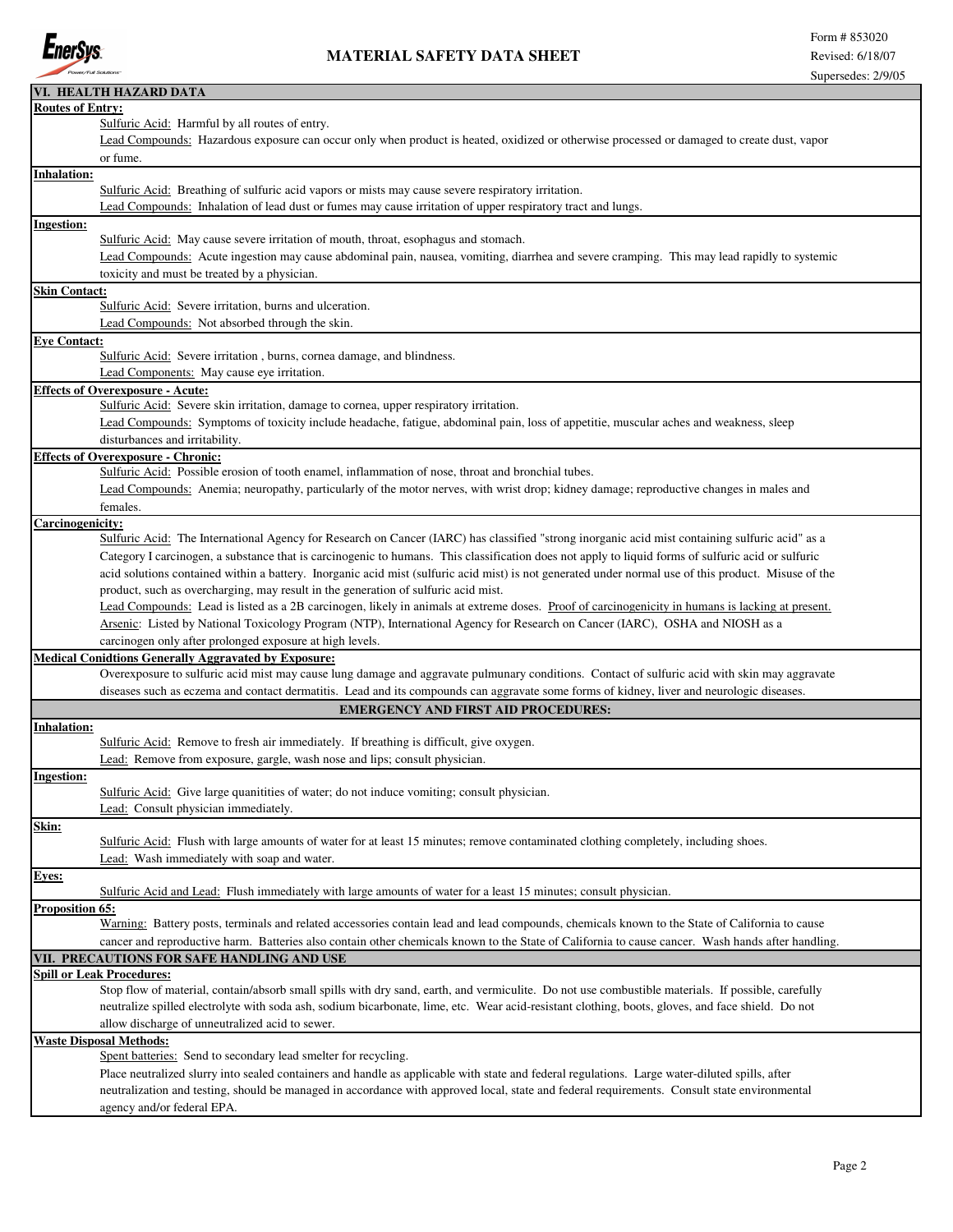

|                              | VII. PRECAUTIONS FOR SAFE HANDLING AND USE (Cont.)                                                                                                                                                                                                                                                                                                                                                                                                |                                                                                                                                          |  |  |  |  |  |  |
|------------------------------|---------------------------------------------------------------------------------------------------------------------------------------------------------------------------------------------------------------------------------------------------------------------------------------------------------------------------------------------------------------------------------------------------------------------------------------------------|------------------------------------------------------------------------------------------------------------------------------------------|--|--|--|--|--|--|
|                              | <b>Handling and Storage:</b>                                                                                                                                                                                                                                                                                                                                                                                                                      |                                                                                                                                          |  |  |  |  |  |  |
|                              | Store batteries in cool, dry, well-ventilated areas with impervious surfaces and adequate containment in the event of spills. Batteries should                                                                                                                                                                                                                                                                                                    |                                                                                                                                          |  |  |  |  |  |  |
|                              | also be stored under roof for protection against adverse weather conditions. Separate from incompatible materials. Store and handle only                                                                                                                                                                                                                                                                                                          |                                                                                                                                          |  |  |  |  |  |  |
|                              | in areas with adequate water supply and spill control. Avoid damage to containers. Keep away from fire, sparks and heat.                                                                                                                                                                                                                                                                                                                          |                                                                                                                                          |  |  |  |  |  |  |
|                              | Precautionary Labeling:                                                                                                                                                                                                                                                                                                                                                                                                                           |                                                                                                                                          |  |  |  |  |  |  |
|                              | POISON - CAUSES SEVERE BURNS                                                                                                                                                                                                                                                                                                                                                                                                                      | DANGER - CONTAINS SULFURIC ACID                                                                                                          |  |  |  |  |  |  |
|                              | VIII. CONTROL MEASURES                                                                                                                                                                                                                                                                                                                                                                                                                            |                                                                                                                                          |  |  |  |  |  |  |
| <b>Engineering Controls:</b> |                                                                                                                                                                                                                                                                                                                                                                                                                                                   |                                                                                                                                          |  |  |  |  |  |  |
|                              | Store and handle in well-ventilated area. If mechanical ventilation is used, components must be acid-resistant.                                                                                                                                                                                                                                                                                                                                   |                                                                                                                                          |  |  |  |  |  |  |
| <b>Work Practices:</b>       |                                                                                                                                                                                                                                                                                                                                                                                                                                                   |                                                                                                                                          |  |  |  |  |  |  |
|                              | Handle batteries cautiously to avoid spills. Make certain vent caps are on securely. Avoid contact with internal components. Wear protective<br>clothing when filling or handling batteries.                                                                                                                                                                                                                                                      |                                                                                                                                          |  |  |  |  |  |  |
|                              | <b>Respiratory Protection:</b>                                                                                                                                                                                                                                                                                                                                                                                                                    |                                                                                                                                          |  |  |  |  |  |  |
|                              |                                                                                                                                                                                                                                                                                                                                                                                                                                                   | None required under normal conditions. When concentrations of sulfuric acid mist are known to exceed the PEL, use NIOSH or MSHA-approved |  |  |  |  |  |  |
|                              | respriatory protection.                                                                                                                                                                                                                                                                                                                                                                                                                           |                                                                                                                                          |  |  |  |  |  |  |
| <b>Protective Gloves:</b>    |                                                                                                                                                                                                                                                                                                                                                                                                                                                   |                                                                                                                                          |  |  |  |  |  |  |
|                              | Rubber or plastic acid-resistant gloves with elbow-length gauntlet.                                                                                                                                                                                                                                                                                                                                                                               |                                                                                                                                          |  |  |  |  |  |  |
| <b>Eye Protection:</b>       |                                                                                                                                                                                                                                                                                                                                                                                                                                                   |                                                                                                                                          |  |  |  |  |  |  |
|                              | Chemical goggles or face shield.                                                                                                                                                                                                                                                                                                                                                                                                                  |                                                                                                                                          |  |  |  |  |  |  |
| <b>Other Protection:</b>     |                                                                                                                                                                                                                                                                                                                                                                                                                                                   |                                                                                                                                          |  |  |  |  |  |  |
|                              | Acid-resistant apron. Under severe exposure emergency conditions, wear acid-resistant clothing and boots.                                                                                                                                                                                                                                                                                                                                         |                                                                                                                                          |  |  |  |  |  |  |
| <b>Emergency Flushing:</b>   |                                                                                                                                                                                                                                                                                                                                                                                                                                                   |                                                                                                                                          |  |  |  |  |  |  |
|                              | In areas where sulfuric acid is handled in concentrations greater then 1%, emergency eyewash stations and showers should be provided,<br>with unlimited water supply.                                                                                                                                                                                                                                                                             |                                                                                                                                          |  |  |  |  |  |  |
|                              |                                                                                                                                                                                                                                                                                                                                                                                                                                                   |                                                                                                                                          |  |  |  |  |  |  |
|                              | IX. OTHER REGULATORY INFORMATION<br><b>NFPA Hazard Rating for Sulfuric Acid:</b>                                                                                                                                                                                                                                                                                                                                                                  |                                                                                                                                          |  |  |  |  |  |  |
|                              | Flammability (Red) = $0$                                                                                                                                                                                                                                                                                                                                                                                                                          | Reactivity (Yellow) = $2$                                                                                                                |  |  |  |  |  |  |
|                              | Health (Blue) $=$ 3                                                                                                                                                                                                                                                                                                                                                                                                                               | Sulfuric acid is water-reactive if concentrated.                                                                                         |  |  |  |  |  |  |
| U.S. DOT:                    |                                                                                                                                                                                                                                                                                                                                                                                                                                                   |                                                                                                                                          |  |  |  |  |  |  |
|                              | The transportation of wet and moist charged (moist active) batteries within the continental United States is regulated by the U.S. DOT                                                                                                                                                                                                                                                                                                            |                                                                                                                                          |  |  |  |  |  |  |
|                              |                                                                                                                                                                                                                                                                                                                                                                                                                                                   |                                                                                                                                          |  |  |  |  |  |  |
|                              | through the Code of Federal Regulations, Title 49 (CFR49). These regulations classify these types of batteries as a hazardous material.                                                                                                                                                                                                                                                                                                           |                                                                                                                                          |  |  |  |  |  |  |
|                              | Refer to CFR 49, 173.159 for more details pertaining to the transportation of wet and moist batteries.                                                                                                                                                                                                                                                                                                                                            |                                                                                                                                          |  |  |  |  |  |  |
|                              | The shipping information is as follows:                                                                                                                                                                                                                                                                                                                                                                                                           |                                                                                                                                          |  |  |  |  |  |  |
|                              | Proper Shipping Name: Batteries, wet, filled with acid                                                                                                                                                                                                                                                                                                                                                                                            | Packing Group: III                                                                                                                       |  |  |  |  |  |  |
|                              | Hazardous Class: 8                                                                                                                                                                                                                                                                                                                                                                                                                                | Label/Placard Required: Corrosive                                                                                                        |  |  |  |  |  |  |
|                              | UN Indentification: UN2794                                                                                                                                                                                                                                                                                                                                                                                                                        |                                                                                                                                          |  |  |  |  |  |  |
|                              | Some EnerSys batteries have been tested and meet the non-spillable criteria listed in CFR 49, 173.159 (d) (3) (i) and (ii).                                                                                                                                                                                                                                                                                                                       |                                                                                                                                          |  |  |  |  |  |  |
|                              | Non-spillable batteries are excepted from CFR 49, Subchapter C requirements, provided that the following criteria are met:                                                                                                                                                                                                                                                                                                                        |                                                                                                                                          |  |  |  |  |  |  |
|                              |                                                                                                                                                                                                                                                                                                                                                                                                                                                   |                                                                                                                                          |  |  |  |  |  |  |
|                              | 1. The batteries must be protected against short circuits and securely packaged.                                                                                                                                                                                                                                                                                                                                                                  |                                                                                                                                          |  |  |  |  |  |  |
|                              | 2. The batteries and their outer packaging must be plainly and durably marked "NON-SPILLABLE" or "NON-SPILLABLE BATTERY".<br>The exception from CFR 49, Subchapter C translates to no proper shipping name, no hazardous class, no UN number, no packing group and<br>no hazardous labels when transporting a non-spillable battery.<br>Contact your EnerSys representative for additional information regarding the classification of batteries. |                                                                                                                                          |  |  |  |  |  |  |
|                              |                                                                                                                                                                                                                                                                                                                                                                                                                                                   |                                                                                                                                          |  |  |  |  |  |  |
|                              |                                                                                                                                                                                                                                                                                                                                                                                                                                                   |                                                                                                                                          |  |  |  |  |  |  |
|                              |                                                                                                                                                                                                                                                                                                                                                                                                                                                   |                                                                                                                                          |  |  |  |  |  |  |
| <b>IATA:</b>                 |                                                                                                                                                                                                                                                                                                                                                                                                                                                   |                                                                                                                                          |  |  |  |  |  |  |
|                              | The international transportation of wet and moist charged (moist active) batteries is regulated by the International Air Transport Association                                                                                                                                                                                                                                                                                                    |                                                                                                                                          |  |  |  |  |  |  |
|                              |                                                                                                                                                                                                                                                                                                                                                                                                                                                   |                                                                                                                                          |  |  |  |  |  |  |
|                              | (IATA). These regulations also classify these types of batteries as a hazardous material. The batteries must be packed according to<br>IATA Packing Instruction 800.                                                                                                                                                                                                                                                                              |                                                                                                                                          |  |  |  |  |  |  |
|                              |                                                                                                                                                                                                                                                                                                                                                                                                                                                   |                                                                                                                                          |  |  |  |  |  |  |
|                              | The shipping information is as follows:                                                                                                                                                                                                                                                                                                                                                                                                           |                                                                                                                                          |  |  |  |  |  |  |
|                              | Proper Shipping Name: Batteries, wet, filled with acid                                                                                                                                                                                                                                                                                                                                                                                            | Packing Group: III                                                                                                                       |  |  |  |  |  |  |
|                              | Hazardous Class: 8                                                                                                                                                                                                                                                                                                                                                                                                                                | Label/Placard Required: Corrosive                                                                                                        |  |  |  |  |  |  |
|                              | UN Indentification: UN2794                                                                                                                                                                                                                                                                                                                                                                                                                        |                                                                                                                                          |  |  |  |  |  |  |
|                              | Some EnerSys batteries have been tested and meet the non-spillable criteria listed in IATA Packing Instruction 806. Non-spillable                                                                                                                                                                                                                                                                                                                 |                                                                                                                                          |  |  |  |  |  |  |
|                              | batteries must be packed according to IATA Packing Instruction 806.                                                                                                                                                                                                                                                                                                                                                                               |                                                                                                                                          |  |  |  |  |  |  |
|                              | The shipping information for non-spillable batteries is as follows:                                                                                                                                                                                                                                                                                                                                                                               |                                                                                                                                          |  |  |  |  |  |  |
|                              | Proper Shipping Name: Batteries, wet, non-spillable                                                                                                                                                                                                                                                                                                                                                                                               | Packing Group: III                                                                                                                       |  |  |  |  |  |  |
|                              | Hazardous Class: 8                                                                                                                                                                                                                                                                                                                                                                                                                                | Label/Placard Required: Corrosive                                                                                                        |  |  |  |  |  |  |
|                              |                                                                                                                                                                                                                                                                                                                                                                                                                                                   |                                                                                                                                          |  |  |  |  |  |  |
|                              | UN Identification: UN2800                                                                                                                                                                                                                                                                                                                                                                                                                         |                                                                                                                                          |  |  |  |  |  |  |
|                              | In addition, some EnerSys non-spillable batteries have been tested and meet the non-regulated criteria listed in IATA special provision A67.                                                                                                                                                                                                                                                                                                      |                                                                                                                                          |  |  |  |  |  |  |
|                              | These batteries are expected from all IATA regulations provided that the batteries' terminals are protected against short circuits.                                                                                                                                                                                                                                                                                                               |                                                                                                                                          |  |  |  |  |  |  |
|                              | Contact your EnerSys representative for additional information regarding the classification of batteries.                                                                                                                                                                                                                                                                                                                                         |                                                                                                                                          |  |  |  |  |  |  |